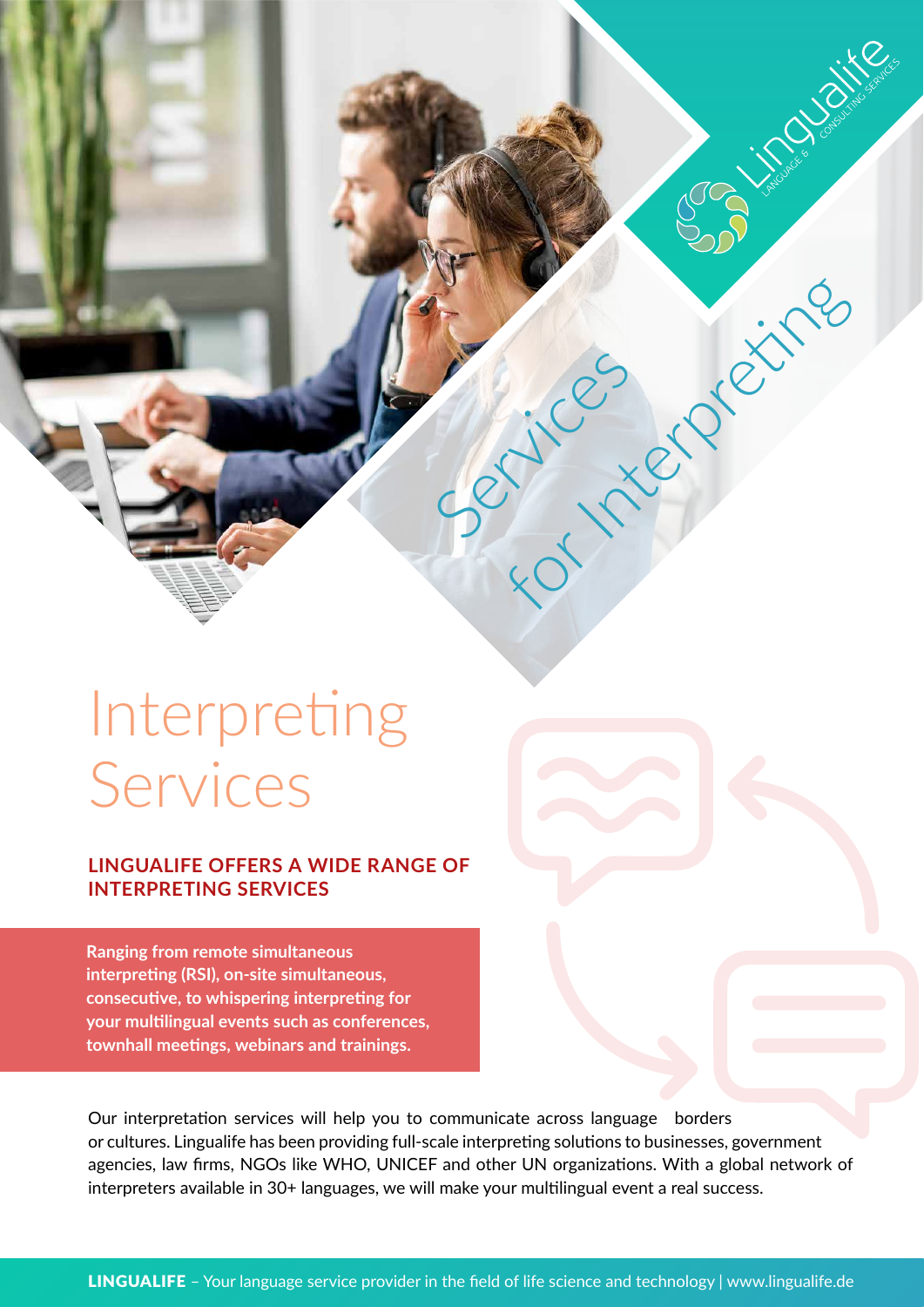#### **REMOTE SIMULTANEOUS INTERPRETATION FOR YOUR MULTILINGUAL ONLINE CONFERENCES**

#### **We make your events truly multilingual!**

Lingualife offers remote simultaneous interpretation (RSI) services for your meetings and events. Your meeting participants can enjoy real-time interpreting in their chosen language.

#### **Dedicated Support**

Spend less time on logistics and more time running amazing events, while our project and technical support teams take care of the rest.

We offer a full-scale technical support that manages everything from setting up the event on the platform, carrying out test calls and sound checks to troubleshooting and technical monitoring during the event.

#### **Online, Hybrid or On-Site**

Enjoy the flexibility of our tailored solutions around your event type, setup, and size - no matter where your delegates and audience connect.



# **Remote Simultaneous** Interpreting

Discover the remote way to work.



Our Professional Services team ensures the seamless deployment of all aspects of your interpretation needs, from planning to execution. Working with a range of interpreters and translators, as well as globally connected subject matter experts, we

serve all industries, and through our partner network we source interpreters with just the right mix of knowledge and skills to suit your needs and sector.

### **OUR REMOTE TEAMS FULL SCALE INTERPRETING SOLUTIONS PERFECTLY ADJUSTED TO YOUR NEEDS**



#### **Increased flexibility**

*We provide remote simultaneous inter– preting at short notice to fit around your meeting or event- on our platform or in your preferred web conferencing tool.*

#### **Stunning quality**

*Enjoy a fantastic German-Swiss inter– preting solution that provides high-quality and tailored language services to the highest standards.*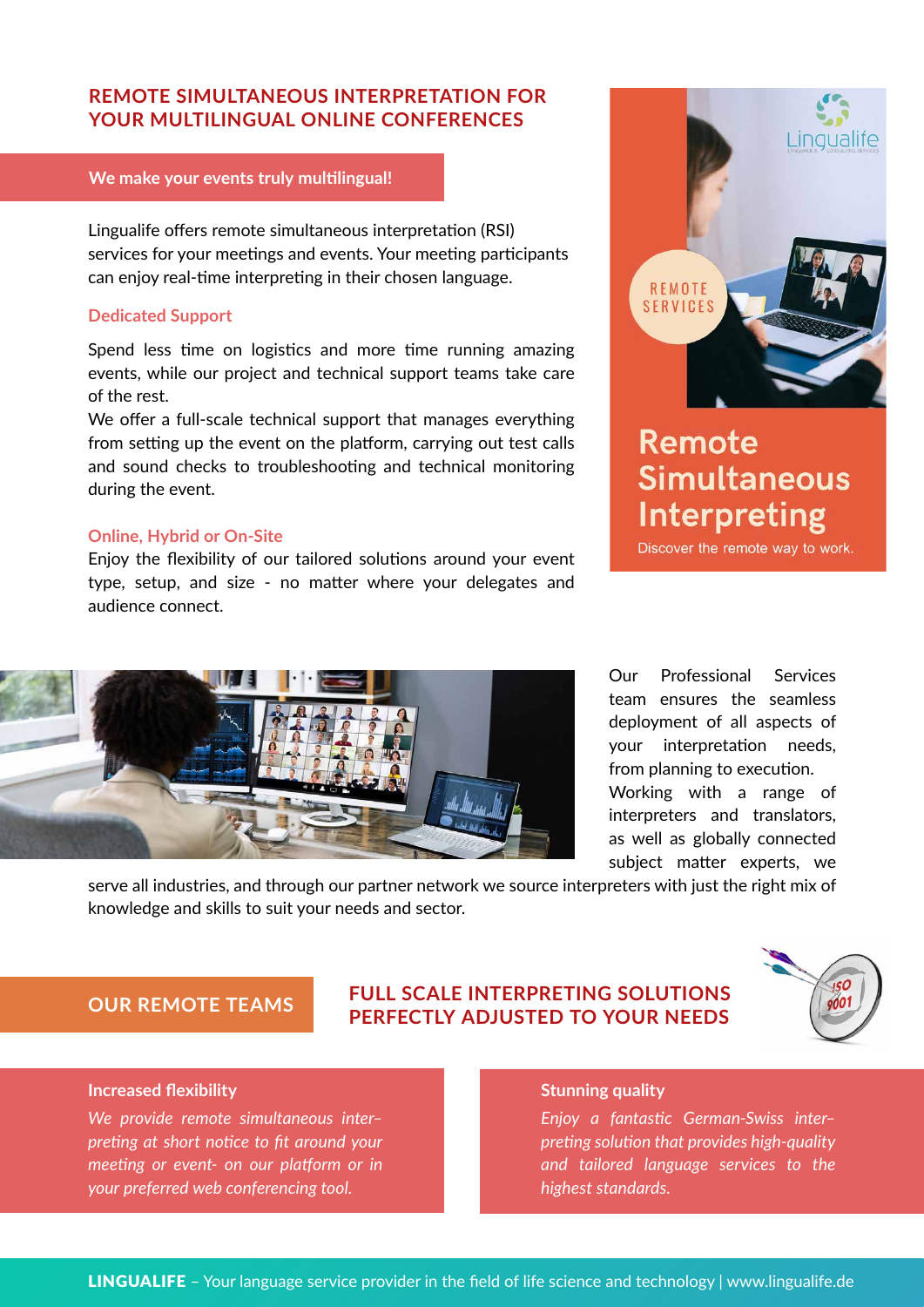#### **24/7 Global support**

*Lingualife provides project and technical support before and during your events.*

#### **Subject matter expertise**

*Partnering with excellent and highly qualified interpreters around the globe, we find the right match of conferencelevel interpreters for your event.*



#### **ON-SITE INTERPRETATION SERVICES FOR YOUR MULTILINGUAL MEETINGS, TOWNHALLS, AND CONFERENCES**

**We offer high-quality on-site interpreting where and when you need it. Just choose the on-site interpretation service that best fits your needs.**

#### **ON-SITE CONSECUTIVE INTERPRETATION**

Consecutive interpretation is our most popular face-to-face interpretation service. In consecutive interpretation, a person speaks in one language and then pauses for the interpreter to convey what was said in the listener's language.

It often requires only one interpreter, so it is generally the most cost-effective on-site interpretation solution. Speakers must remember to pause from time to time to allow the interpreter to speak so it can create delays in communication. Consecutive on-site interpretation is ideal for 1-on-1 or small-group interpretation scenarios where most attendees speak a common language, such as:

- Small business meetings
- HR meetings
- Client-attorney meetings
- Court dispositions
- Interviews
- Medical consultations
- And more...

#### **ON-SITE SIMULTANEOUS INTERPRETATION**

Simultaneous interpretation takes place in real-time, using specially trained, two-person teams working together and broadcasting their voice to an audience wearing wireless headsets. You may hear it referred to as real-time interpretation or UN-style interpretation.